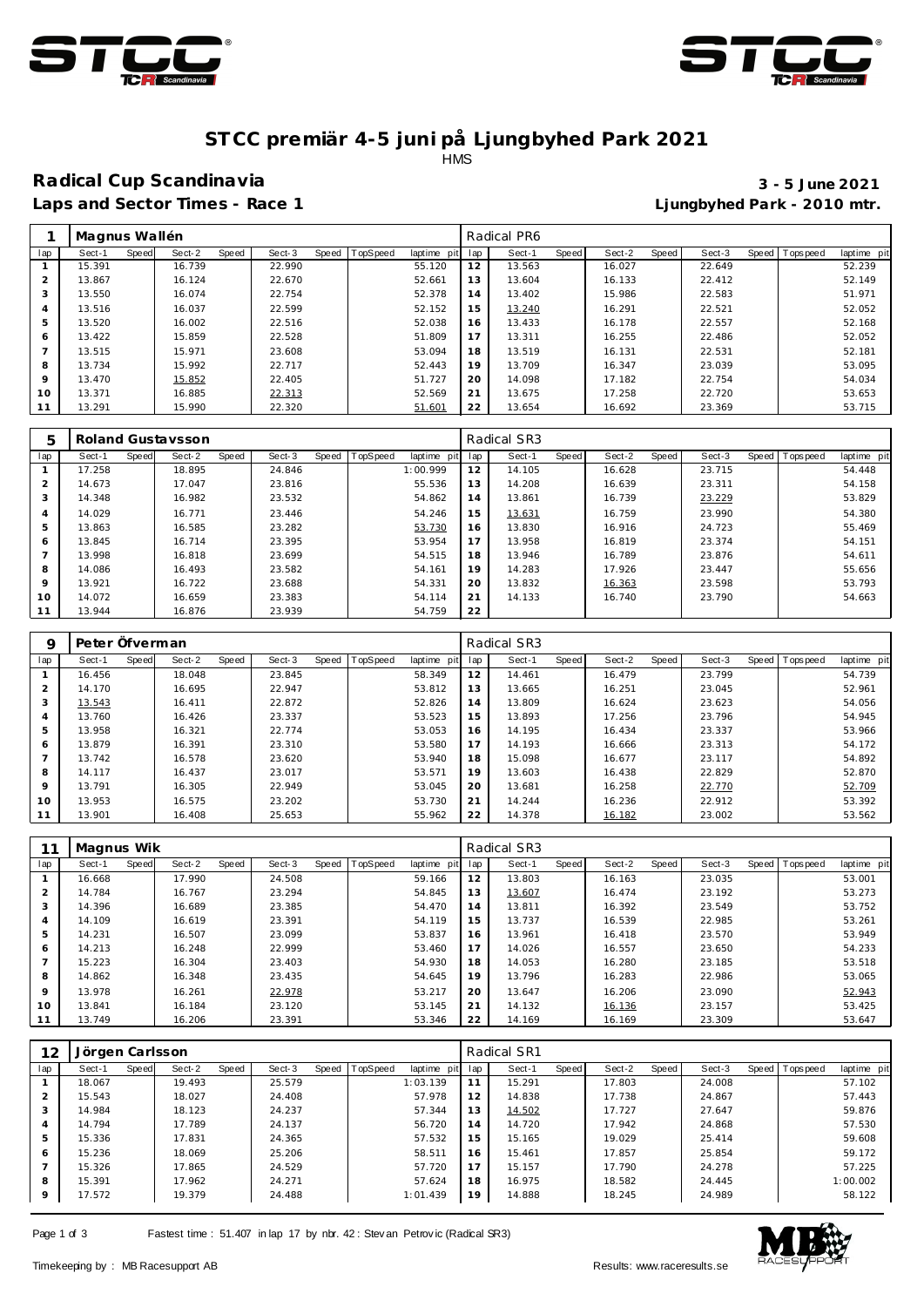



## **ST CC premiär 4-5 juni på Ljungbyhed Park 2021**

**HMS** 

### **Radical Cup Scandinavia 3 - 5 June 2021**

 14.183 17.458 23.585 55.226 14.262 17.693 23.775 55.730 13.985 17.620 23.686 55.291 14.492 17.541 23.625 55.658 14.435 17.796 23.866 56.097 14.314 17.707 23.700 55.721

**Laps and Sector Times - Race 1 Ljungbyhed Park - 2010 mtr.**

 14.410 17.398 23.780 55.588 14.266 18.495 23.706 18.467 7 | 14.323 | 17.327 | 23.946 | 55.596 14.266 17.645 23.794 55.705 14.456 <u>17.235 23.477</u> 1 5<u>5.168</u> 10 | 14.255 | 17.633 | 23.504 | 55.392

| 10  | 14.907      |       | 17.810 |       | 24.128 |              |          | 56.845          | 20             | 14.689      |       | 17.703 |       | 23.863 |       |           | 56.255      |
|-----|-------------|-------|--------|-------|--------|--------------|----------|-----------------|----------------|-------------|-------|--------|-------|--------|-------|-----------|-------------|
|     |             |       |        |       |        |              |          |                 |                |             |       |        |       |        |       |           |             |
| 14  | Ludvig Bäck |       |        |       |        |              |          |                 |                | Radical SR1 |       |        |       |        |       |           |             |
| lap | Sect-1      | Speed | Sect-2 | Speed | Sect-3 | <b>Speed</b> | TopSpeed | laptime<br>pitl | lap            | Sect-1      | Speed | Sect-2 | Speed | Sect-3 | Speed | Tops peed | laptime pit |
|     | 18.203      |       | 19.141 |       | 24.814 |              |          | 1:02.158        | 2              | 14.182      |       | 17.628 |       | 24.618 |       |           | 56.428      |
|     | 14.998      |       | 17.273 |       | 24.238 |              |          | 56.509          | 13             | 15.379      |       | 17.756 |       | 25.306 |       |           | 58.441      |
|     | 14.232      |       | 17.393 |       | 23.926 |              |          | 55.551          | $\overline{4}$ | 14.385      |       | 17.939 |       | 23.834 |       |           | 56.158      |
|     | 14.336      |       | 17.511 |       | 23.791 |              |          | 55.638          | 5              | 14.595      |       | 17.718 |       | 23.748 |       |           | 56.061      |

|                | 14.331          | 17.707 |       | 23.554 |                  | 55.592          | -22 |             |       |        |       |        |                  |             |
|----------------|-----------------|--------|-------|--------|------------------|-----------------|-----|-------------|-------|--------|-------|--------|------------------|-------------|
|                |                 |        |       |        |                  |                 |     |             |       |        |       |        |                  |             |
|                | Bo Eliasson     |        |       |        |                  |                 |     | Radical SR3 |       |        |       |        |                  |             |
| lap            | Sect-1<br>Speed | Sect-2 | Speed | Sect-3 | Speed   TopSpeed | laptime pit lap |     | Sect-1      | Speed | Sect-2 | Speed | Sect-3 | Speed   Topspeed | laptime pit |
|                | 17.522          | 18.425 |       | 24.202 |                  | 1:00.149        | 12  | 13.932      |       | 16.496 |       | 23.946 |                  | 54.374      |
| $\overline{2}$ | 14.525          | 17.121 |       | 23.337 |                  | 54.983          | 13  | 13.760      |       | 16.288 |       | 23.122 |                  | 53.170      |
| 3              | 14.089          | 16.794 |       | 23.522 |                  | 54.405          | 14  | 13.726      |       | 16.706 |       | 23.586 |                  | 54.018      |
| $\overline{4}$ | 14.070          | 16.557 |       | 23.166 |                  | 53.793          | 15  | 13.601      |       | 17.155 |       | 55.335 |                  | 1:26.091    |
| 5              | 14.285          | 16.575 |       | 23.157 |                  | 54.017          | 16  | 14.681      |       | 17.387 |       | 23.234 |                  | 55.302      |
| 6              | 14.139          | 16.309 |       | 22.968 |                  | 53.416          | 17  | 13.620      |       | 16.021 |       | 22.975 |                  | 52.616      |
|                | 14.057          | 16.151 |       | 22.981 |                  | 53.189          | 18  | 13.448      |       | 15.950 |       | 23.016 |                  | 52.414      |
| 8              | 13.910          | 16.104 |       | 23.026 |                  | 53.040          | 19  | 14.451      |       | 16.211 |       | 22.903 |                  | 53.565      |
| 9              | 13.749          | 16.278 |       | 23.266 |                  | 53.293          | 20  | 13.630      |       | 16.375 |       | 23.400 |                  | 53.405      |
| 10             | 13.789          | 16.214 |       | 23.148 |                  | 53.151          | 21  | 13.740      |       | 16.087 |       | 23.009 |                  | 52.836      |
| 11             | 13.821          | 16.211 |       | 23.003 |                  | 53.035          | 22  |             |       |        |       |        |                  |             |

| 25             | Gustav Brandin |       |        |       |        |                |             |     | Radical SR3 |       |        |       |        |       |           |             |
|----------------|----------------|-------|--------|-------|--------|----------------|-------------|-----|-------------|-------|--------|-------|--------|-------|-----------|-------------|
| lap            | Sect-1         | Speed | Sect-2 | Speed | Sect-3 | Speed TopSpeed | laptime pit | lap | Sect-1      | Speed | Sect-2 | Speed | Sect-3 | Speed | Tops peed | laptime pit |
|                | 15.789         |       | 16.683 |       | 23.108 |                | 55.580      | 12  | 13.546      |       | 15.638 |       | 22.487 |       |           | 51.671      |
| $\mathcal{P}$  | 13.959         |       | 16.124 |       | 22.926 |                | 53.009      | 13  | 13.602      |       | 15.672 |       | 22.404 |       |           | 51.678      |
| 3              | 13.846         |       | 15.823 |       | 22.568 |                | 52.237      | 14  | 13.695      |       | 15.613 |       | 22.507 |       |           | 51.815      |
| $\overline{4}$ | 13.661         |       | 15.819 |       | 22.481 |                | 51.961      | 15  | 13.509      |       | 15.669 |       | 22.330 |       |           | 51.508      |
| 5              | 13.769         |       | 15.734 |       | 22.327 |                | 51.830      | 16  | 13.619      |       | 15.739 |       | 22.476 |       |           | 51.834      |
| 6              | 13.639         |       | 15.858 |       | 22.395 |                | 51.892      | 17  | 13.633      |       | 15.627 |       | 22.449 |       |           | 51.709      |
|                | 13.532         |       | 15.756 |       | 22.741 |                | 52.029      | 18  | 13.543      |       | 15.567 |       | 22.609 |       |           | 51.719      |
| 8              | 13.814         |       | 15.492 |       | 22.429 |                | 51.735      | 19  | 13.553      |       | 15.681 |       | 22.308 |       |           | 51.542      |
| 9              | 13.530         |       | 15.556 |       | 22.523 |                | 51.609      | 20  | 13.611      |       | 15.722 |       | 22.489 |       |           | 51.822      |
| 10             | 13.860         |       | 15.685 |       | 22.286 |                | 51.831      | 21  | 13.521      |       | 15.716 |       | 22.334 |       |           | 51.571      |
| 11             | 13.580         |       | 15.572 |       | 22.345 |                | 51.497      | 22  | 13.567      |       | 15.665 |       | 22.327 |       |           | 51.559      |

| 28  |        |       | Christoffer Törnkvist |       |        |       |                 |             |     | Radical PR6 |              |        |       |        |                 |             |
|-----|--------|-------|-----------------------|-------|--------|-------|-----------------|-------------|-----|-------------|--------------|--------|-------|--------|-----------------|-------------|
| lap | Sect-′ | Speed | Sect-2                | Speed | Sect-3 | Speed | <b>TopSpeed</b> | laptime pit | lan | Sect-1      | <b>Speed</b> | Sect-2 | Speed | Sect-3 | Speed Tops peed | laptime pit |
|     | 17.814 |       | 19.103                |       | 24.879 |       |                 | 1:01.796    |     | 14.062      |              | 16.785 |       | 23.258 |                 | 54.105      |
|     | 14.722 |       | 17.260                |       | 23.703 |       |                 | 55.685      |     | 14.022      |              | 16.669 |       | 23.190 |                 | 53.881      |
|     | 14.172 |       | 16.872                |       | 23.596 |       |                 | 54.640      |     | 17.855      |              | 21.446 |       | Pit In |                 | 1:07.889    |

| 42             | Stevan Petrovic |       |        |       |        |       |                 |             |     | Radical SR3 |       |        |       |        |                  |             |
|----------------|-----------------|-------|--------|-------|--------|-------|-----------------|-------------|-----|-------------|-------|--------|-------|--------|------------------|-------------|
| lap            | Sect-1          | Speed | Sect-2 | Speed | Sect-3 | Speed | <b>TopSpeed</b> | laptime pit | lap | Sect-1      | Speed | Sect-2 | Speed | Sect-3 | Speed   Topspeed | laptime pit |
|                | 15.005          |       | 16.465 |       | 23.191 |       |                 | 54.661      | 12  | 13.560      |       | 15.788 |       | 22.489 |                  | 51.837      |
| $\overline{2}$ | 13.926          |       | 16.035 |       | 22.710 |       |                 | 52.671      | 13  | 13.371      |       | 15.772 |       | 22.641 |                  | 51.784      |
| 3              | 13.591          |       | 15.832 |       | 22.637 |       |                 | 52.060      | 14  | 13.449      |       | 15.741 |       | 22.442 |                  | 51.632      |
| 4              | 13.475          |       | 15.791 |       | 22.551 |       |                 | 51.817      | 15  | 13.354      |       | 15.775 |       | 22.402 |                  | 51.531      |
| 5              | 13.325          |       | 15.677 |       | 22.572 |       |                 | 51.574      | 16  | 13.316      |       | 15.799 |       | 22.615 |                  | 51.730      |
| 6              | 13.500          |       | 15.763 |       | 22.540 |       |                 | 51.803      | 17  | 13.531      |       | 15.624 |       | 22.252 |                  | 51.407      |
|                | 13.454          |       | 15.692 |       | 22.405 |       |                 | 51.551      | 18  | 13.570      |       | 15.818 |       | 23.023 |                  | 52.411      |
| 8              | 13.572          |       | 15.737 |       | 22.743 |       |                 | 52.052      | 19  | 13.353      |       | 15.734 |       | 22.406 |                  | 51.493      |
| 9              | 13.491          |       | 15.649 |       | 22.547 |       |                 | 51.687      | 20  | 13.382      |       | 15.702 |       | 22.498 |                  | 51.582      |
| $10^{-}$       | 13.861          |       | 15.767 |       | 22.445 |       |                 | 52.073      | 21  | 13.323      |       | 15.860 |       | 22.525 |                  | 51.708      |
| 11             | 13.348          |       | 15.633 |       | 22.493 |       |                 | 51.474      | 22  | 13.470      |       | 15.746 |       | 22.445 |                  | 51.661      |